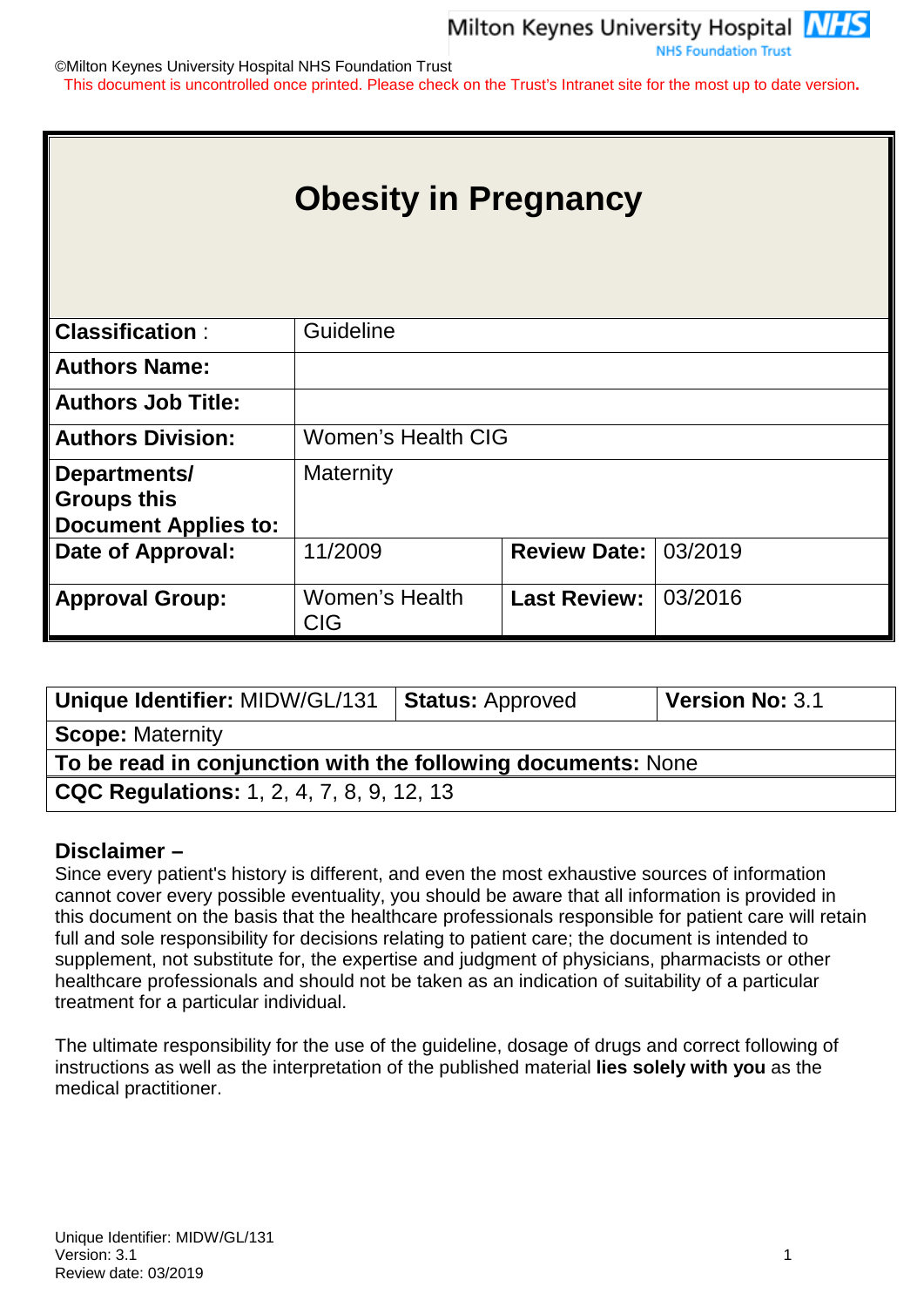# **Index**

| 1.0              |                                                                          |  |
|------------------|--------------------------------------------------------------------------|--|
| 2.0              |                                                                          |  |
| 3.0              |                                                                          |  |
| 3.1              |                                                                          |  |
| 3.2              |                                                                          |  |
| 3.3 <sub>2</sub> |                                                                          |  |
| 3.3.1            |                                                                          |  |
| 3.3.2            |                                                                          |  |
| 3.3.3            |                                                                          |  |
| 3.3.4            |                                                                          |  |
| 3.3.5            |                                                                          |  |
| 3.3.6            |                                                                          |  |
| 3.3.7            |                                                                          |  |
|                  |                                                                          |  |
| 3.4.1            |                                                                          |  |
| 3.4.2            |                                                                          |  |
| 3.4.3            |                                                                          |  |
| 3.4.4            |                                                                          |  |
|                  |                                                                          |  |
| 4.0              |                                                                          |  |
| 5.0              |                                                                          |  |
|                  |                                                                          |  |
|                  | Appendix 2: Patients with morbid obesity - practical aspects  15         |  |
|                  | Appendix 3: Anaesthetic Assessment for Obstetric Patients with BMI>40 16 |  |
|                  |                                                                          |  |

# <span id="page-1-0"></span>**Guideline Statement**

To achieve a good outcome and experience in managing pregnant women with obesity.

# <span id="page-1-1"></span>**Executive Summary**

There is substantial evidence that obesity in pregnancy contributes to increased morbidity and mortality for both mother and baby. The CEMACH Perinatal Mortality 2005 Report found that approximately 30% of the mothers who had a stillbirth or a neonatal death were obese. Saving Mothers' Lives: reviewing maternal deaths to make motherhood safer: 2006-2008 report (RCOG 2011) identified obesity as a risk factor for maternal mortality. 49% of the women who died (for whom a BMI had been recorded) had BMI of ≥25 and 27% had BMI ≥30.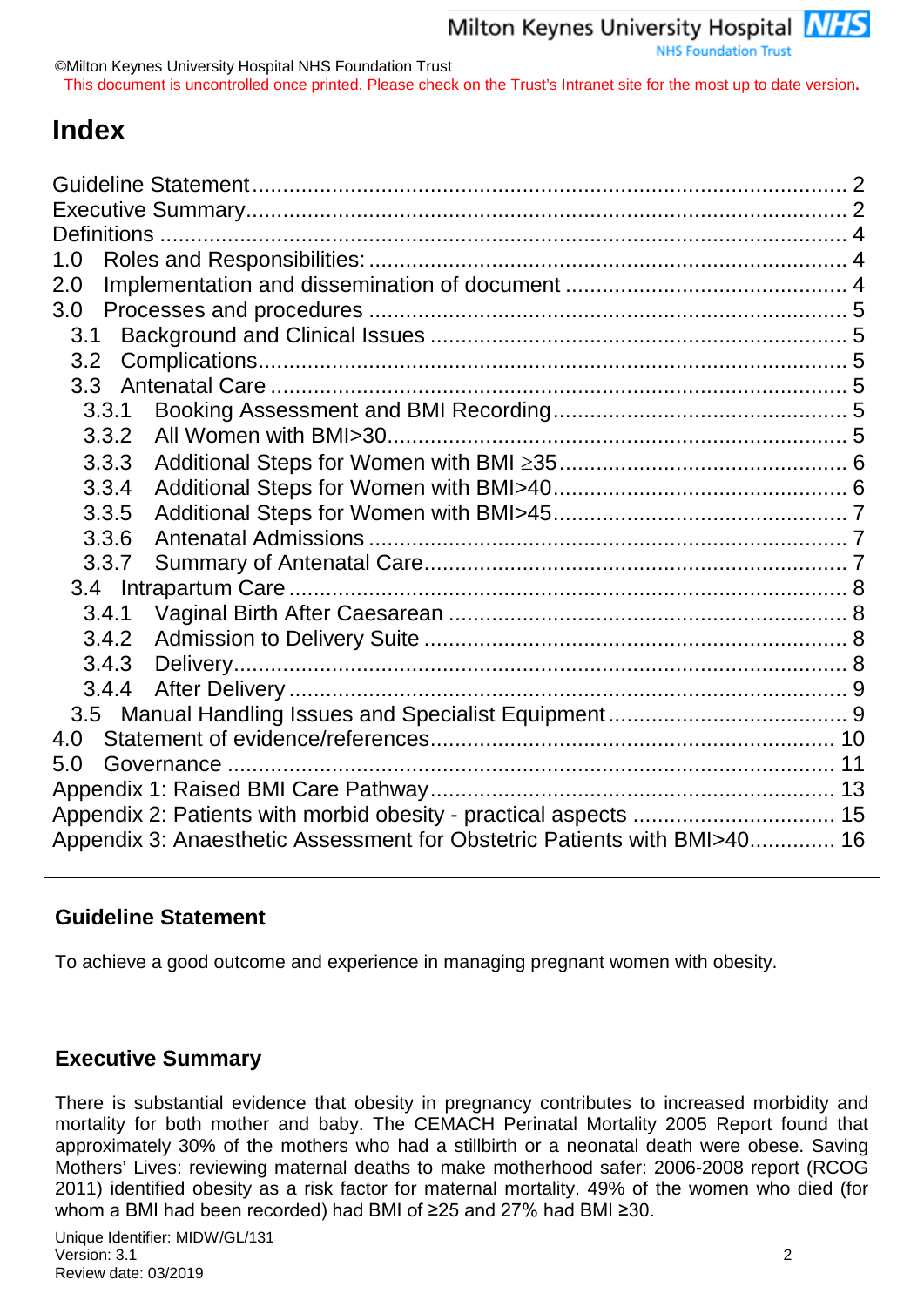**NHS Foundation Trust** 

©Milton Keynes University Hospital NHS Foundation Trust

This document is uncontrolled once printed. Please check on the Trust's Intranet site for the most up to date version**.**

Increased rates of obesity related morbidity and mortality are reflected in increased social and financial costs:

o Obese women spend an average of 4.83 more days in hospital and the increased levels of complications in pregnancy and interventions in labour represent a 5 fold increase in cost of antenatal care (Galtier-Dereure et al, 2000)

o The costs associated with newborns are also increased, as in babies born to obese mothers there is a 3.5 fold increase in admission to Neonatal Intensive Care Unit (NICU) (CEMACE 2009)

o Maternal obesity and diet during pregnancy creates a metabolic environment that affects fetal growth and may result in later development of metabolic syndrome and cardiovascular disease (Simiri and Goulis, 2010)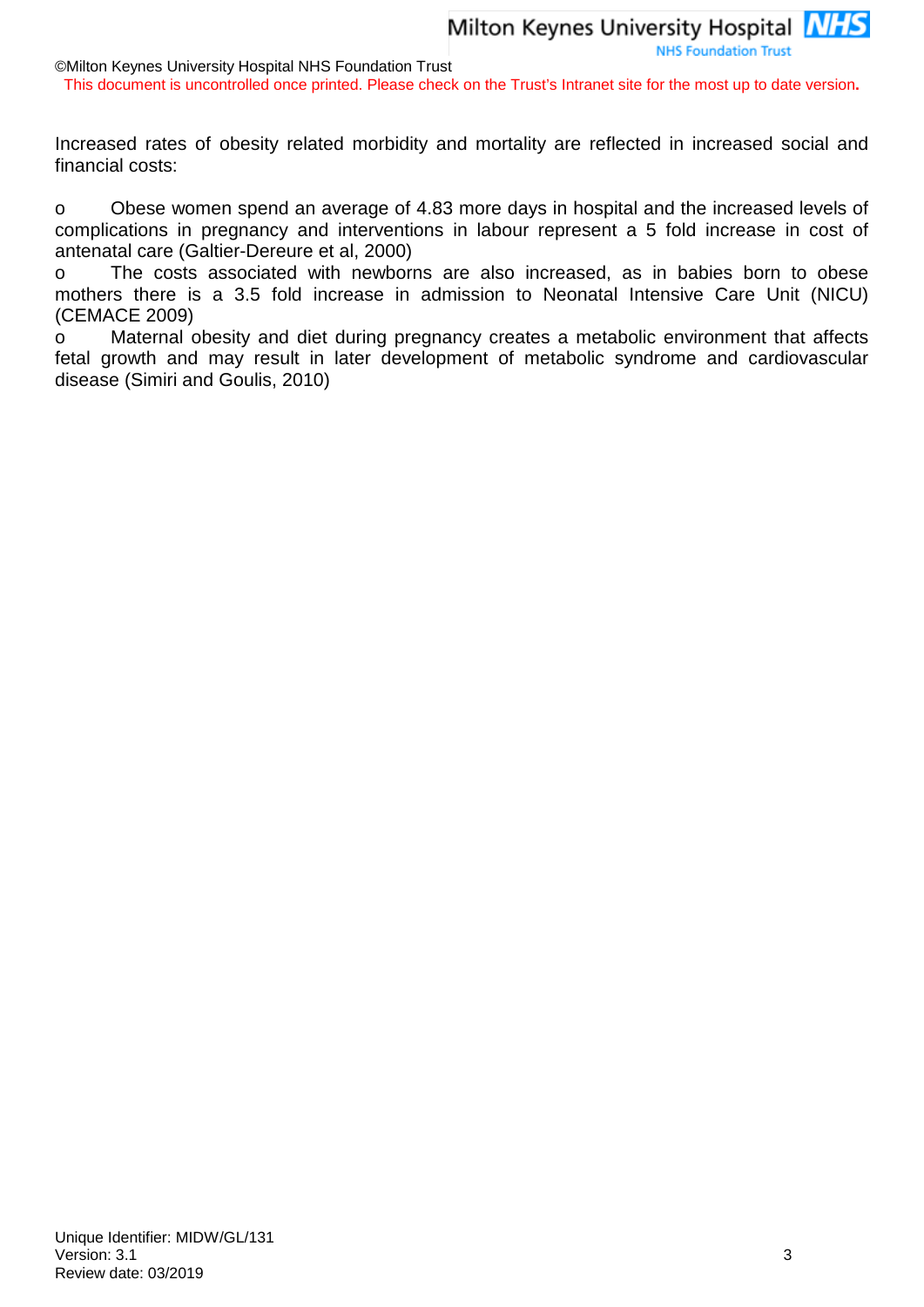©Milton Keynes University Hospital NHS Foundation Trust

This document is uncontrolled once printed. Please check on the Trust's Intranet site for the most up to date version**.**

# <span id="page-3-0"></span>**Definitions**

Body Mass Index **(BMI)** is an index of weight-to-height calculated by a woman's weight in kilograms (kg) divided by the square of height in metres (kg/m2). This protocol is divided into 2 sections, clinical issues and manual handling issues.

- Obesity is defined as a BMI of  $\geq 30 \text{ m}^2$
- BMI 30-34.9 CLASS1
- BMI 35-39.9 CLASS 2
- BMI>=40 CLASS 3 (MORBID OBESITY)

# <span id="page-3-1"></span>**1.0 Roles and Responsibilities:**

Obstetricians – decision making, discussion, planning care Midwives – decision making, pre and post birth care Anaesthetists – clinical assessment and decision making Back care team – assessment and decision making Dietitians – dietary advice

# <span id="page-3-2"></span>**2.0 Implementation and dissemination of document**

The information within this document will be disseminated throughout the maternity unit by available on the hospital intranet.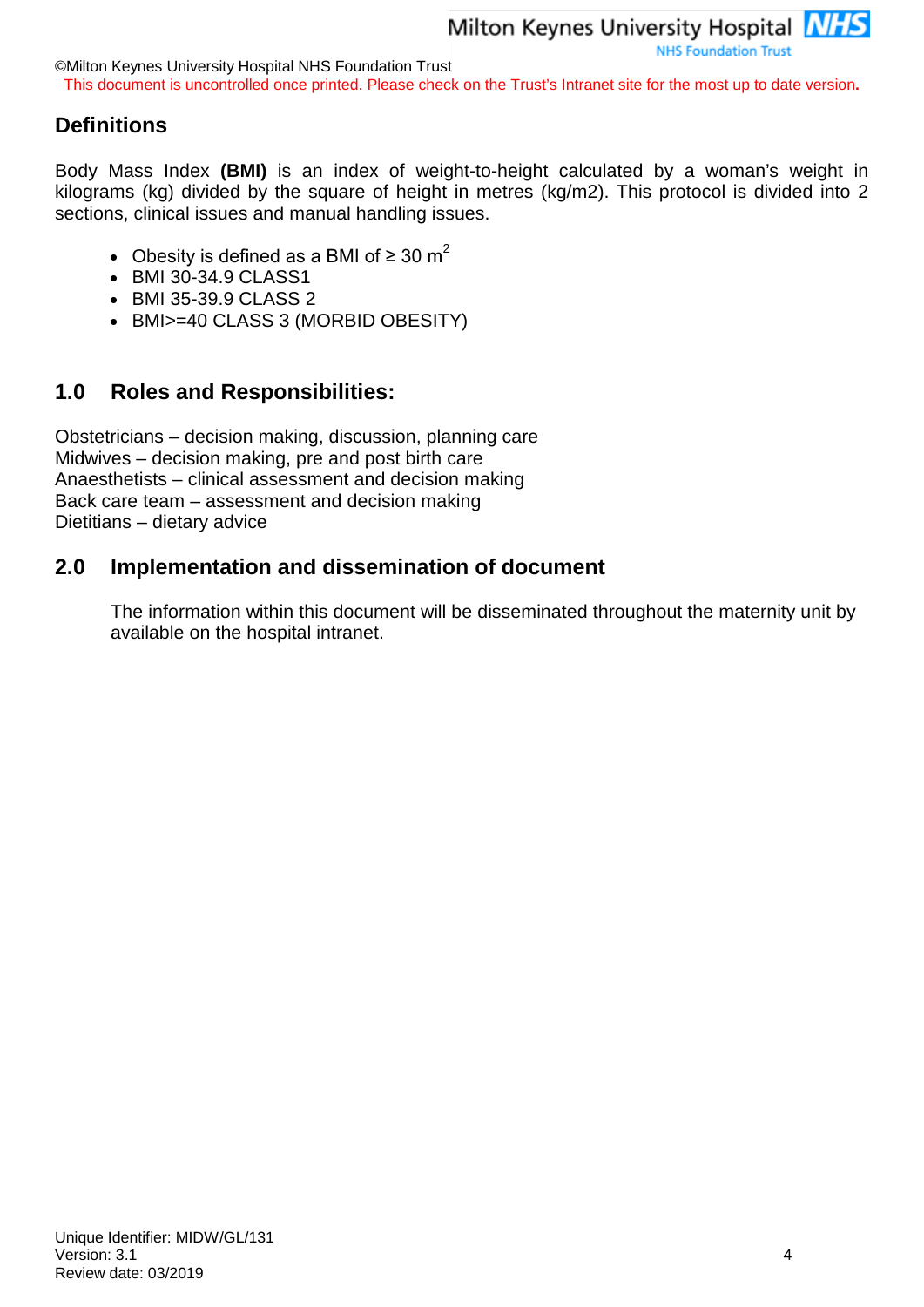©Milton Keynes University Hospital NHS Foundation Trust

This document is uncontrolled once printed. Please check on the Trust's Intranet site for the most up to date version**.**

# <span id="page-4-0"></span>**3.0 Processes and procedures**

#### <span id="page-4-1"></span>**3.1 Background and Clinical Issues**

- The increase prevalence of obesity in the United Kingdom has been widely publicized and the risks of maternal death among pregnant obese women has been highlighted by the Saving Mother's Lives (CEMACH 2006-2008). 27% of all direct and indirect deaths occurred in women with a BMI of ≥30 (CEMACH 2003-5).
- The key to successful maternity care of women with a raised BMI involve: Multidisciplinary team approach
	- Individualised care to include all risk factors

#### <span id="page-4-2"></span>**3.2 Complications**

Obesity in pregnancy is associated with an increased risk of both fetal and maternal complications. These include:

| <b>Maternal risks</b>             | <b>Fetal risks</b>                              |
|-----------------------------------|-------------------------------------------------|
| Death/ severe morbidity           | Still birth                                     |
| Cardiac disease                   | Neonatal death                                  |
| Spontaneous miscarriage           | Congenital anomalies                            |
| Recurrent miscarriage             | Prematurity                                     |
| Pre-eclampsia/ Gestational HTN    | Macrosomia                                      |
| <b>Gestational Diabetes</b>       | Shoulder Dystocia                               |
| Thromboembolism                   | Difficulty in intrapartum monitoring            |
| Wound infection                   | Risk of childhood obesity & metabolic disorders |
| <b>PPH</b>                        |                                                 |
| Low breast feeding rates          |                                                 |
| Anaesthetic complications         |                                                 |
| Higher rates of caesarean section |                                                 |

#### <span id="page-4-3"></span>**3.3 Antenatal Care**

#### <span id="page-4-4"></span>**3.3.1 Booking Assessment and BMI Recording**

All women booking for maternity care will have their weight and height measured and their body mass index calculated at the antenatal booking visit. Measurements are recorded in the handheld notes and electronic patient information system

#### <span id="page-4-5"></span>**3.3.2 All Women with BMI>30**

- Insert raised BMI care pathway plan (see Appendix 1) in handheld notes and ensure completed.
- Women wishing to become pregnant should be advised to take 5mg folic acid supplementation daily, starting at least one month before conception and continuing during the first trimester of pregnancy.
- Women are advised to take supplementation 10 micrograms vitamin D, daily during pregnancy and while breastfeeding.
- BP measurements must be taken using the appropriate sized cuff.
- Consider aspirin 75mg once daily if any additional risk factor for pre-eclampsia, eg, Maternal age, previous pre-eclampsia, essential hypertension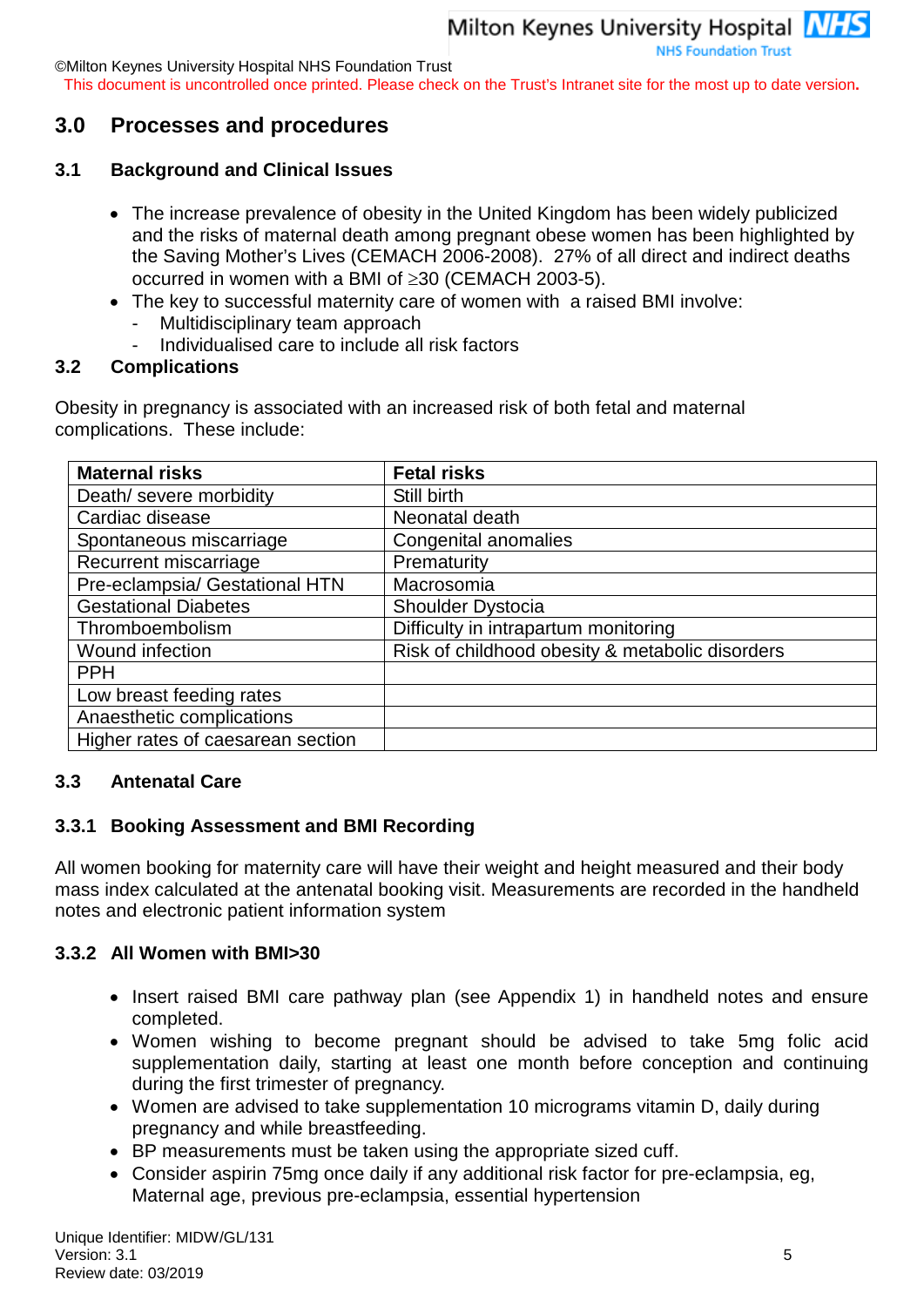**NHS Foundation Trust** 

©Milton Keynes University Hospital NHS Foundation Trust

This document is uncontrolled once printed. Please check on the Trust's Intranet site for the most up to date version**.**

- Discussion of healthy eating and exercise during pregnancy and need to avoid excessive weight gain. VTE risk assessment using VTE risk assessment tool: if 2 additional risk factors must be considered for thromboprophylaxis antenatally and postnatal risk assessment also undertaken. If a woman requires antenatal dalteparin she should continue postpartum for 6 weeks.
- Refer for OGTT at 24-28 weeks for screening for gestational diabetes.
- Documented discussion of the possible intrapartum risks and ways to minimize these risks:
	- Difficulties with fetal monitoring and may need fetal scalp electrode
	- Increased incidence of slow progress in labour
	- Increased incidence of shoulder dystocia
	- Increased risk of emergency Caesarean section and that Caesarean may be technically more difficult.
	- Less chance of successful VBAC
	- Need to prioritise the safety of the mother at all times and use a multidisciplinary approach for decision making
	- Increased incidence of primary post partum hemorrhage

# <span id="page-5-0"></span>**3.3.3 Additional Steps for Women with BMI** ≥**35**

# **Please follow all steps as for BMI > 30 and these additional steps:**

- Refer the patient for Consultant-led care and plan for a delivery in hospital. Some antenatal appointments may be shared with the Community Midwife in later pregnancy if progress is normal and provided a large BP cuff is available.
- Serial growth scans to be arranged from 26-28 weeks until delivery, with estimated fetal weight plotted on growth charts.
- Symphysis fundal height measurements should not be performed, as per Saving Babies Lives (see Fetal Growth Assessment guideline).
- Women with a booking BMI >35 have an increased risk of pre-eclampsia therefore monitor urine and B/P every 3 weeks till 32 weeks.
- Monitor BP and urine every 2 weeks from 32 weeks gestation and until delivery
- Re-measure maternal weight in  $3^{rd}$  trimester.
- Manual handling assessment at 36 weeks to be documented in notes

# <span id="page-5-1"></span>**3.3.4 Additional Steps for Women with BMI>40**

# **Please follow all steps above for BMI > 30 and >35 and these additional steps:**

- All women with BMI >40 and any additional co-morbidity must be referred to maternal medicine clinic.
- Consider antenatal thromboprophylaxis in all women with BMI > 40
- Postnatal thromboprophylaxis for a minimum of 10 days regardless of mode of delivery
- Referral to obstetric anaesthetic clinic at 34-36 weeks gestation. This appointment is to discuss potential issues with venous access and regional and general anaesthesia. The record should be in handheld notes and uploaded on EDM.
- Women must have a documented manual handling assessment at 36 weeks. This assessment is to look at equipment requirements in labour and potential tissue viability issues. This assessment will be done by the antenatal clinic midwife.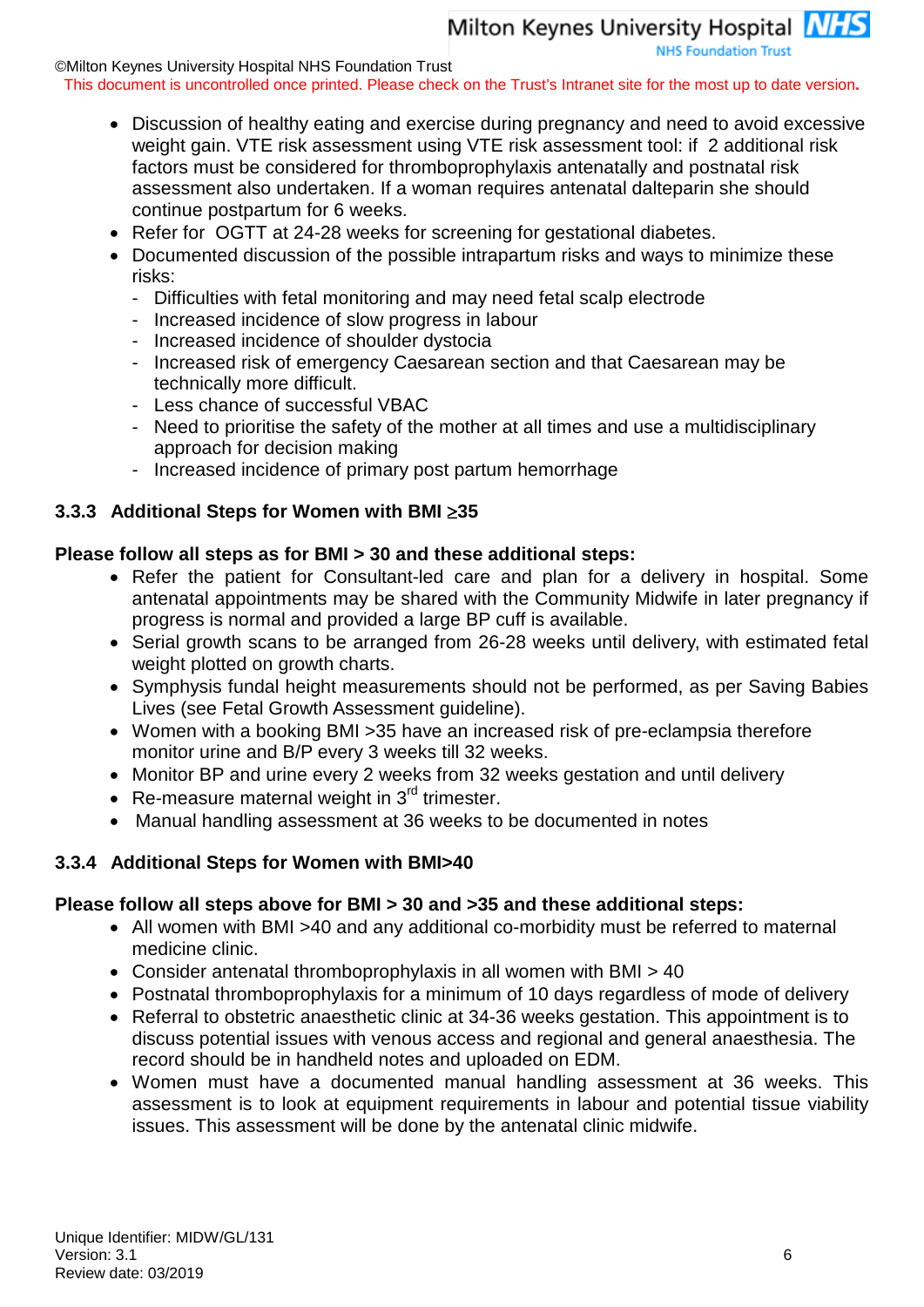©Milton Keynes University Hospital NHS Foundation Trust

This document is uncontrolled once printed. Please check on the Trust's Intranet site for the most up to date version**.**

## <span id="page-6-0"></span>**3.3.5 Additional Steps for Women with BMI>45**

#### **Please follow all steps above for BMI >30, >35 and 40 and this additional step:**

These women must be referred to maternal medicine clinic.

#### <span id="page-6-1"></span>**3.3.6 Antenatal Admissions**

All women with a BMI over 30 who are admitted:

- VTE risk assessment must be repeated and documented on VTE risk assessment form
- Complete waterlow assessment and consider any tissue viability issues.

#### <span id="page-6-2"></span>**3.3.7 Summary of Antenatal Care**

#### BMI>30

- Use BMI care pathway
- Folic Acid 5mgs OD until 12/40 gestation
- Vitamin D 10mcg OD supplementation throughout pregnancy
- Consider Aspirin 75mgs OD if addition risk for pre-eclampsia
- BP monitoring with appropriate sized cuff (upper arm circumference ≥35cm, use large cuff)
- Ongoing VTE assessment
- OGTT between 24-28 weeks
- Documented discussion of risks intrapartum
- Active management of  $3<sup>rd</sup>$  stage

### **BMI >35 in addition to all the steps above**

- Referral to consultant clinic
- Serial growth scans from 26-28 weeks until delivery.Increase surveillance for pre-eclampsia – see every 3 weeks between 24 and 32 weeks then every 2 weeks until delivery
- Re-measure maternal weight in  $3<sup>rd</sup>$  trimester
- If additional co-morbidities for referral to obstetric anaesthetic clinic
- Thromboprophylaxis for a minimum of 10 days regardless of delivery mode in accordance with VTE guidelines

#### **BMI > 40 in addition to all the steps above**

- If additional co-morbidity refer to maternal medicine clinic
- Referral to obstetric anaesthetic clinic at 34-36 weeks
- Consider antenatal thromboprophylaxis if fulfils RCOG VTE 37a guideline
- Documentation of manual handling assessment and tissue viability issues at 36 weeks

#### **BMI >45 in addition to all the steps above**

• Referral to maternal medicine clinic

# DALTEPARIN DOSE: See trust VTE guideline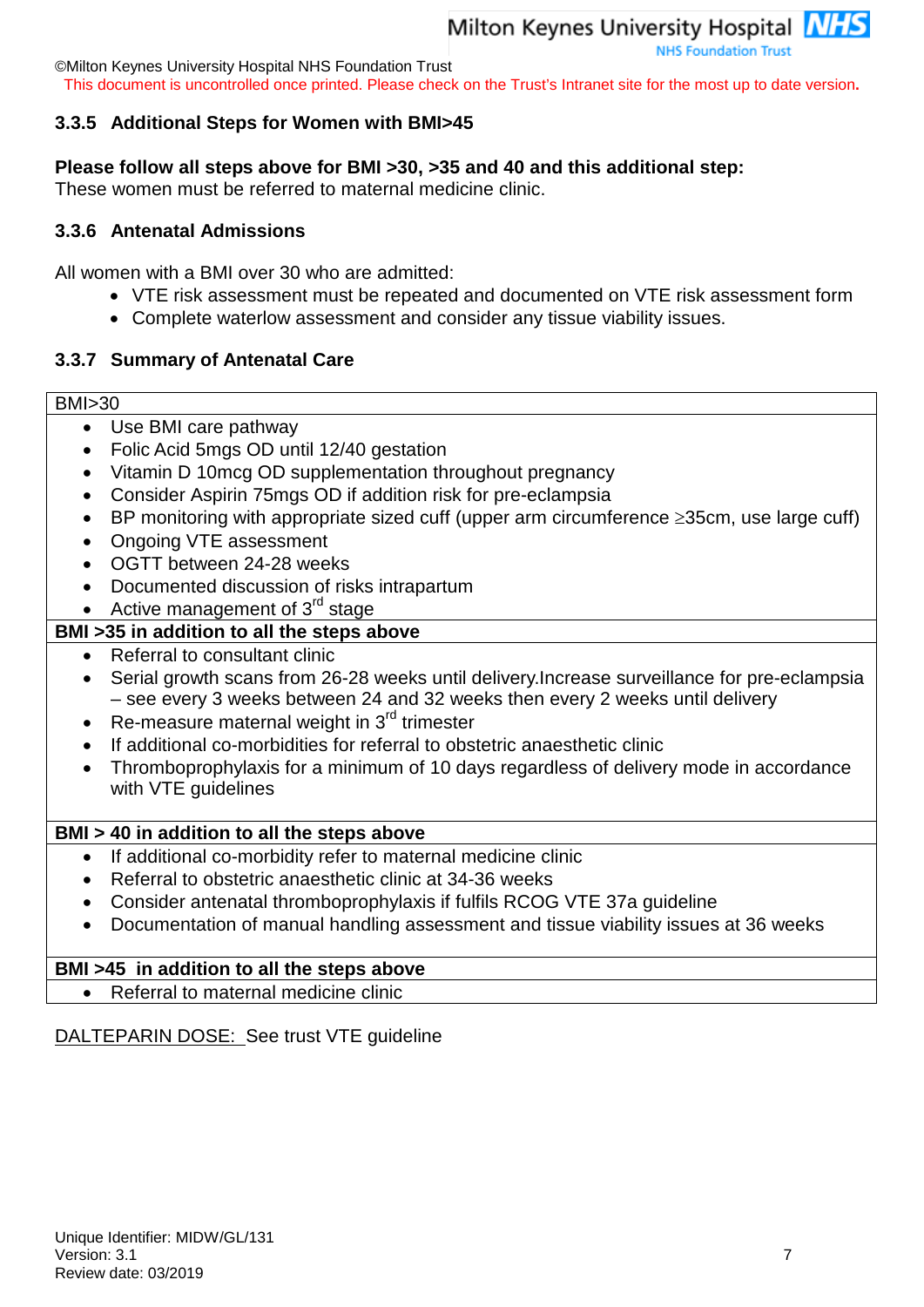**NHS Foundation Trust** 

©Milton Keynes University Hospital NHS Foundation Trust

This document is uncontrolled once printed. Please check on the Trust's Intranet site for the most up to date version**.**

#### <span id="page-7-0"></span>**3.4 Intrapartum Care**

- Women with BMI >30-34.9 can deliver under midwifery led care in delivery suite.
- Women with a BMI >35 should give birth on the delivery suite with consultant led care.
- All women with a BMI > 30 should be aware of their increase in risk of intrapartum complications including: difficulty with fetal monitoring, risk of slow labour and shoulder dystocia, increased risk of requiring Caesarean section and technical difficulties with Caesarean, risk of postpartum haemorrhage.
- The decision regarding mode of delivery should be made on an individual basis by the woman and the Consultant in charge of her care.

#### <span id="page-7-1"></span>**3.4.1 Vaginal Birth After Caesarean**

- Women with a booking BMI >30 should have an individualised plan
- Decision for VBAC following informed discussion and consideration of all relevant clinical factors. Obesity is a risk factor for unsuccessful VBAC. If no clear plan for VBAC on admission discuss with on call consultant. Refer to VBAC guidelines.
- All women with a BMI >30 should be recommended to have active management of the third stage of labour. This should be documented in the notes.
- Women with a BMI >30 having a caesarean section have an increased risk of wound infection and should receive prophylactic antibiotics at the time of surgery and consideration given for an additional course of oral antibiotics.

#### <span id="page-7-2"></span>**3.4.2 Admission to Delivery Suite**

For women with a raised BMI who are admitted in labour or for induction of labour please ensure the following:

- Inform obstetric SPR ( all women with BMI >35)
- Inform obstetric consultant ( all women with BMI >40)
- Inform anaesthetist ( all women with BMI >40 or >35 with co-morbidity)
- Consider early IV access
- Consider ultrasound to confirm presentation
- Ensure VTE risk assessment is completed in labour stop low molecular heparin once in early labour. Consider flowtron boots.
- Advise continuous monitoring for women with BMI >40 with FSE ( fetal scalp electrode).
- Inform theatre staff of any women who weighs >120kg
- A pressure sore score should be performed hourly to assess tissue viability.
- Consider ranitidine 150mg every 6 hours during labour

#### <span id="page-7-3"></span>**3.4.3 Delivery**

- In view of the increased risk of fetal macrosomia and shoulder dystocia, the Obstetric SR (Consultant) should be notified of the impending delivery. Remember that routine manoeuvres for shoulder dystocia, such as McRoberts position and suprapubic pressure, may be difficult If the patient needs an instrumental delivery for the usual indications, consider delivery in theatre.
- If delivery is by LSCS, either elective or emergency, the case must be discussed with the on-call Consultant. Consider avoiding the area directly under the panniculus because of the increased risk of infection post-operatively. Good haemostasis is essential; use of a subcuticular drain may be appropriate. Use of interrupted sutures to the skin is advisable,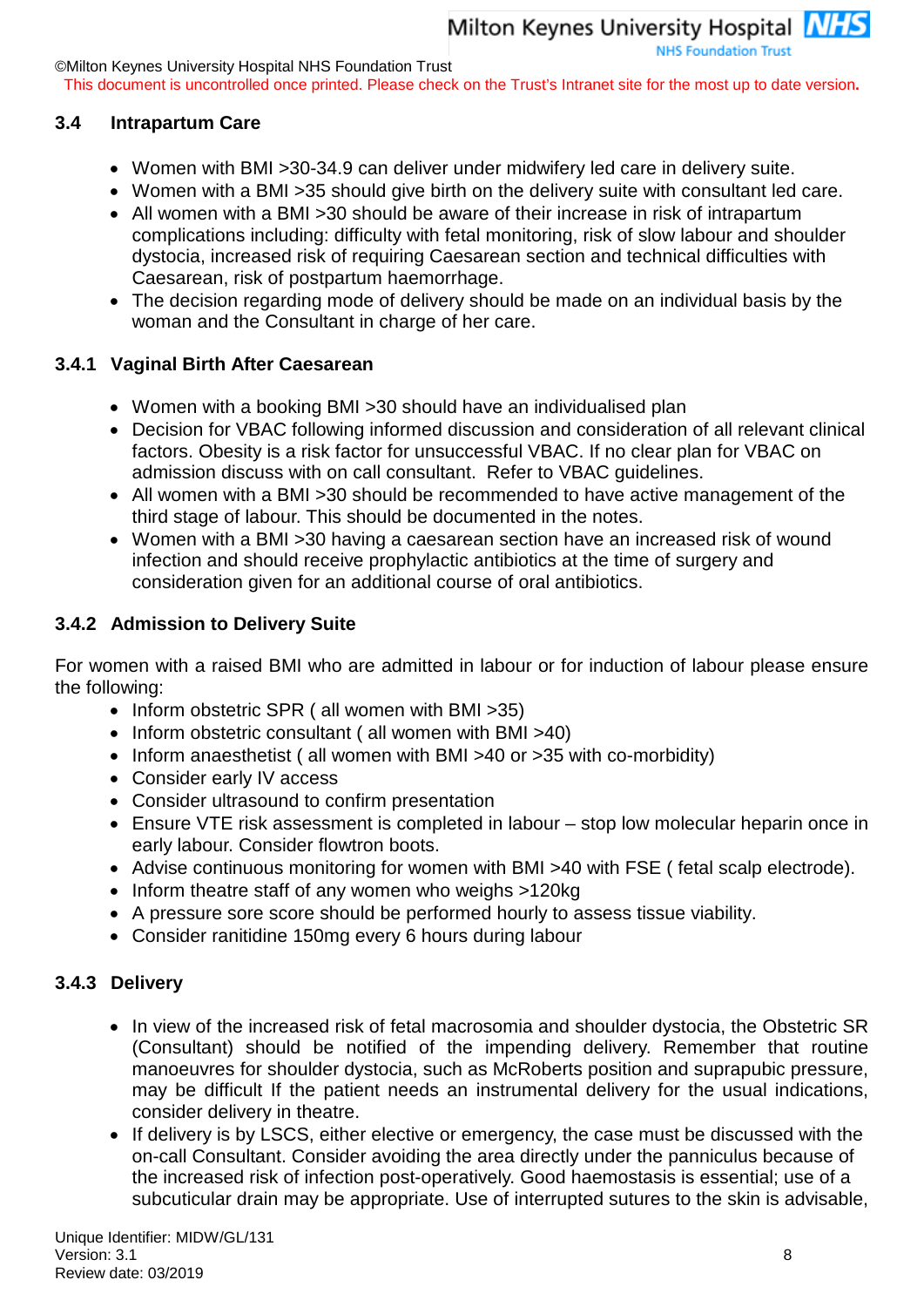**NHS Foundation Trust** 

©Milton Keynes University Hospital NHS Foundation Trust

This document is uncontrolled once printed. Please check on the Trust's Intranet site for the most up to date version**.**

either prolene or staples, with a pressure dressing. Sutures should be removed on day 5 post delivery. Consider a course of broad-spectrum antibiotics. Discuss good wound care/ hygiene with patient.

• Consider giving IM syntometrine into arm- deltoid, as there may be difficulties in injecting in leg muscles which can affect absorption.

#### <span id="page-8-0"></span>**3.4.4 After Delivery**

#### **Postnatal Care**

- Ensure adequate breast feeding advice and support. Obesity is associated with low breastfeeding initiation and maintenance rates. Women with a booking BMI >30 should receive appropriate specialist advice and support postnatally regarding the benefits, initiation and maintenance of breastfeeding and advised about starting Colostrum harvesting at 36 weeks gestation.
- If the woman (BMI>40) has not been antenatally referred to the Dietetics service, this should be considered postnatally.
- VTE prophylaxis in accordance to RCOG 37a and trust guidelines.

#### <span id="page-8-1"></span>**3.5 Manual Handling Issues and Specialist Equipment**

- Standard delivery beds take a weight up to 180kg
- Soft beds on ward 9 or 10 take weight up to 220kg
- Toilets on wards take a weight up to 178kg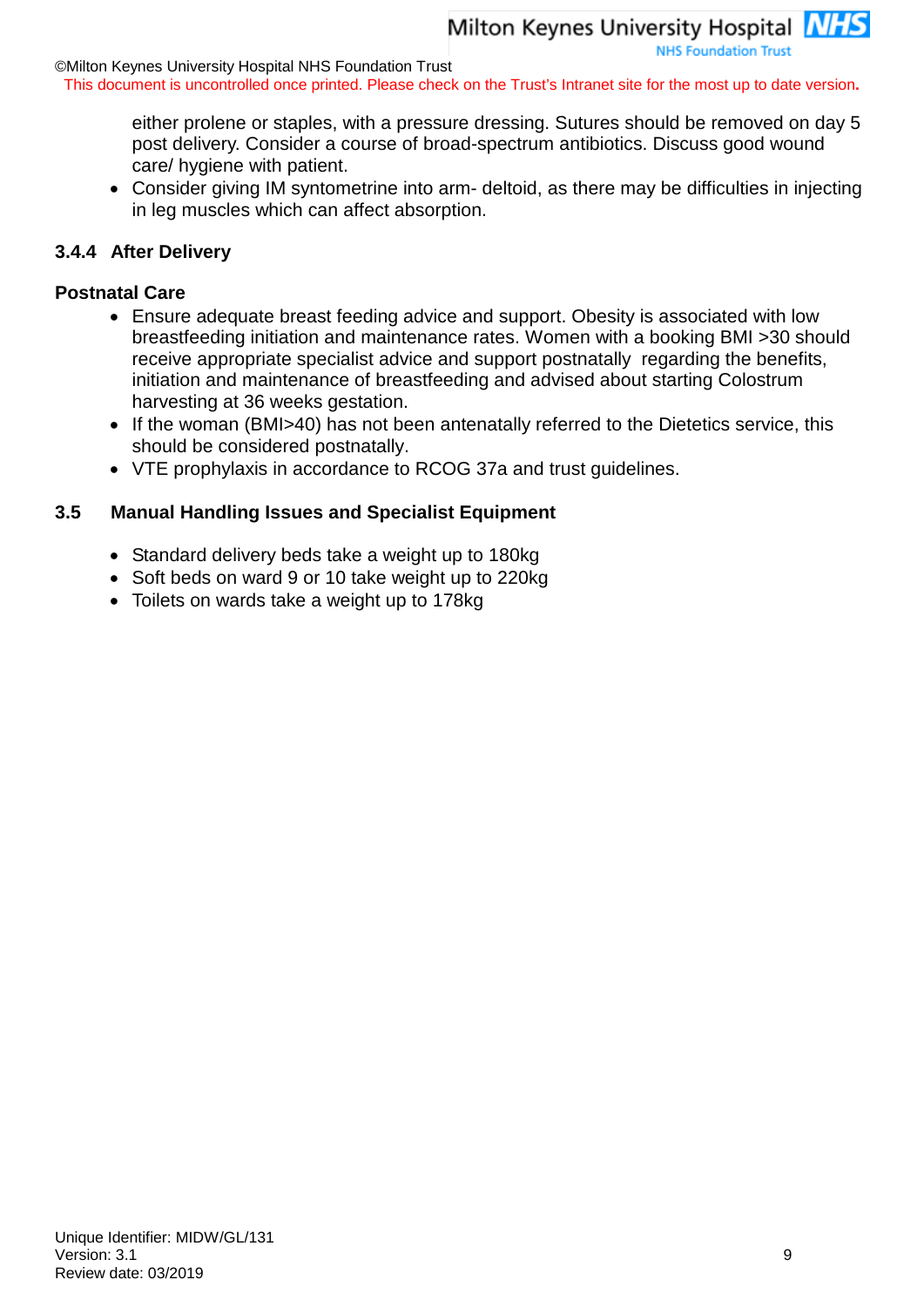©Milton Keynes University Hospital NHS Foundation Trust

This document is uncontrolled once printed. Please check on the Trust's Intranet site for the most up to date version**.**

# <span id="page-9-0"></span>**4.0 Statement of evidence/references**

# **References:**

CEMACE/RCOG (2010) Management of women with obesity in pregnancy

Association of Anaesthetists Great Britain and Ireland. Peri-operative management of the morbidly obese patient. 2007 aagbi.org/

CMACE. Saving Mothers' Lives: reviewing maternal deaths to make motherhood safer: 2006–08. The Eighth Report on Confidential Enquiries into Maternal Deaths in the United Kingdom. BJOG 2011;118(Suppl. 1):1–203.

Hignett S. et al (2007) Risk assessment and Process planning for bariatric patient handling pathways<http://www.hse.gov.uk/research/rrpdf/rr573.pdf>

National Obesity Forum (2001) The guidelines on the management of adult obesity and overweight in primary care.www.nationalobesityforum.org.uk

National Institute for Health and Clinical Excellence(NICE). Obesity: the prevention, identification, assessment and management of overweight and obesity in adults and children. December 2006 CG43

National Institute for Health and Clinical Excellence(NICE). Antenatal care: Routine care for the healthy pregnant woman. October 2003 CG6

Royal College of Obstetricians and Gynaecologists(RCOG). Thromboprophylaxis during pregnancy, labour and after normal vaginal delivery. Green top guideline no.37 2004

Royal College of Obstetricians and Gynaecologists(RCOG). Thromboembolic disease in pregnancy and the puerperium: acute management. Green top guideline no.28 2001

**External weblinks:** Please note that although Milton Keynes University Hospital NHS Foundation Trust may include links to external websites, the Trust is not responsible for the accuracy or content therein.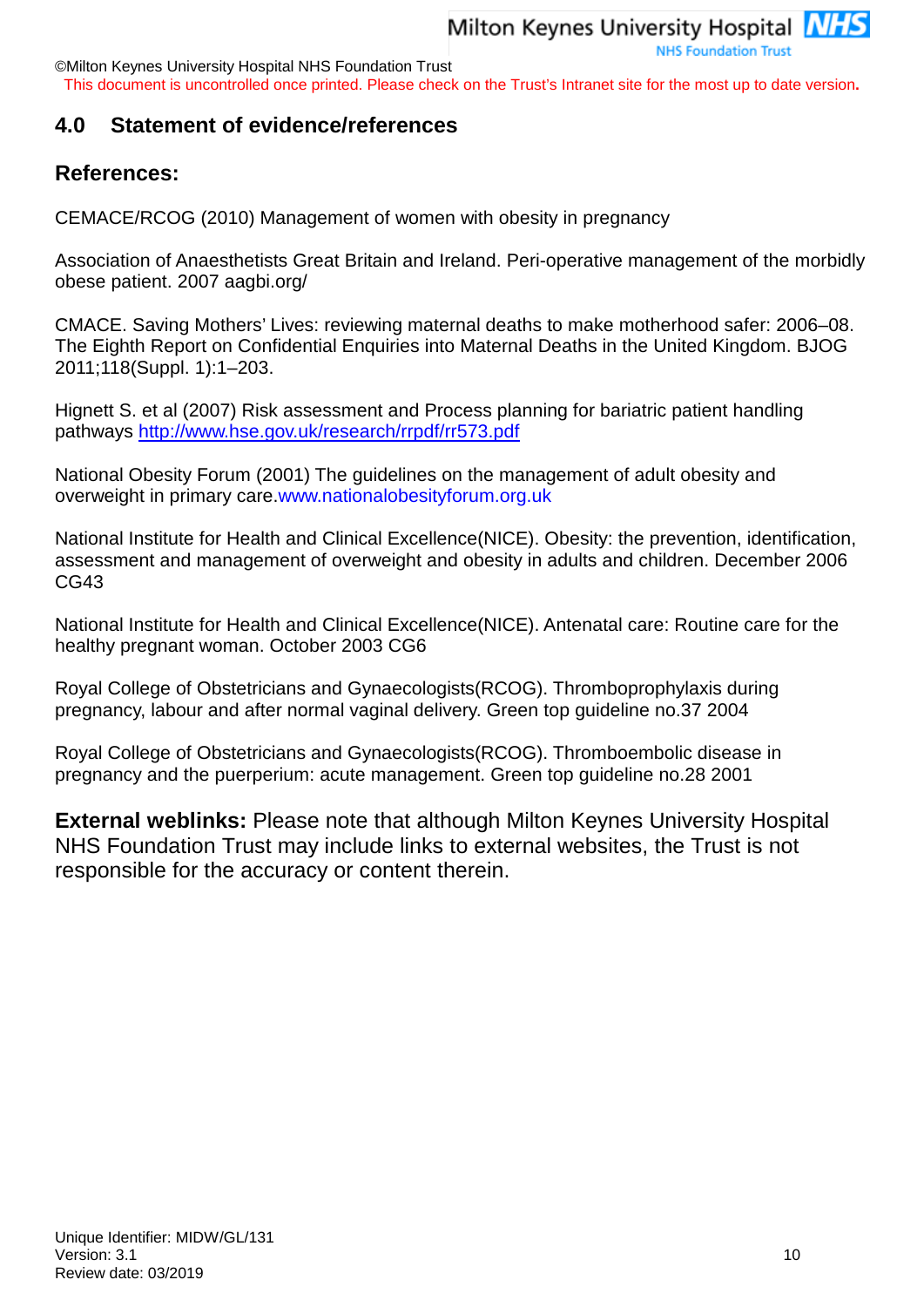©Milton Keynes University Hospital NHS Foundation Trust This document is uncontrolled once printed. Please check on the Trust's Intranet site for the most up to date version**.**

# <span id="page-10-0"></span>**5.0 Governance**

#### **5.1 Record of changes to document**

| <b>Version number: 3</b> | <b>Date: 03/2016</b> |                 |                 |               |
|--------------------------|----------------------|-----------------|-----------------|---------------|
| <b>Section</b>           | <b>Amendment</b>     | <b>Deletion</b> | <b>Addition</b> | <b>Reason</b> |
| <b>Number</b>            |                      |                 |                 |               |
|                          | Reviewed and updated |                 |                 | Update        |
|                          |                      |                 |                 |               |

#### **5.2 Consultation History**

| <b>Stakeholders</b><br>Name/Board | Area of<br><b>Expertise</b> | <b>Date Sent</b> | <b>Date</b><br><b>Received</b> | <b>Comments</b> | <b>Endorsed Yes/No</b> |
|-----------------------------------|-----------------------------|------------------|--------------------------------|-----------------|------------------------|
|                                   |                             |                  |                                |                 |                        |
|                                   |                             |                  |                                |                 |                        |
|                                   |                             |                  |                                |                 |                        |
|                                   |                             |                  |                                |                 |                        |
|                                   |                             |                  |                                |                 |                        |
|                                   |                             |                  |                                |                 |                        |
|                                   |                             |                  |                                |                 |                        |
|                                   |                             |                  |                                |                 |                        |
|                                   |                             |                  |                                |                 |                        |
|                                   |                             |                  |                                |                 |                        |
|                                   |                             |                  |                                |                 |                        |
|                                   |                             |                  |                                |                 |                        |
|                                   |                             |                  |                                |                 |                        |
|                                   |                             |                  |                                |                 |                        |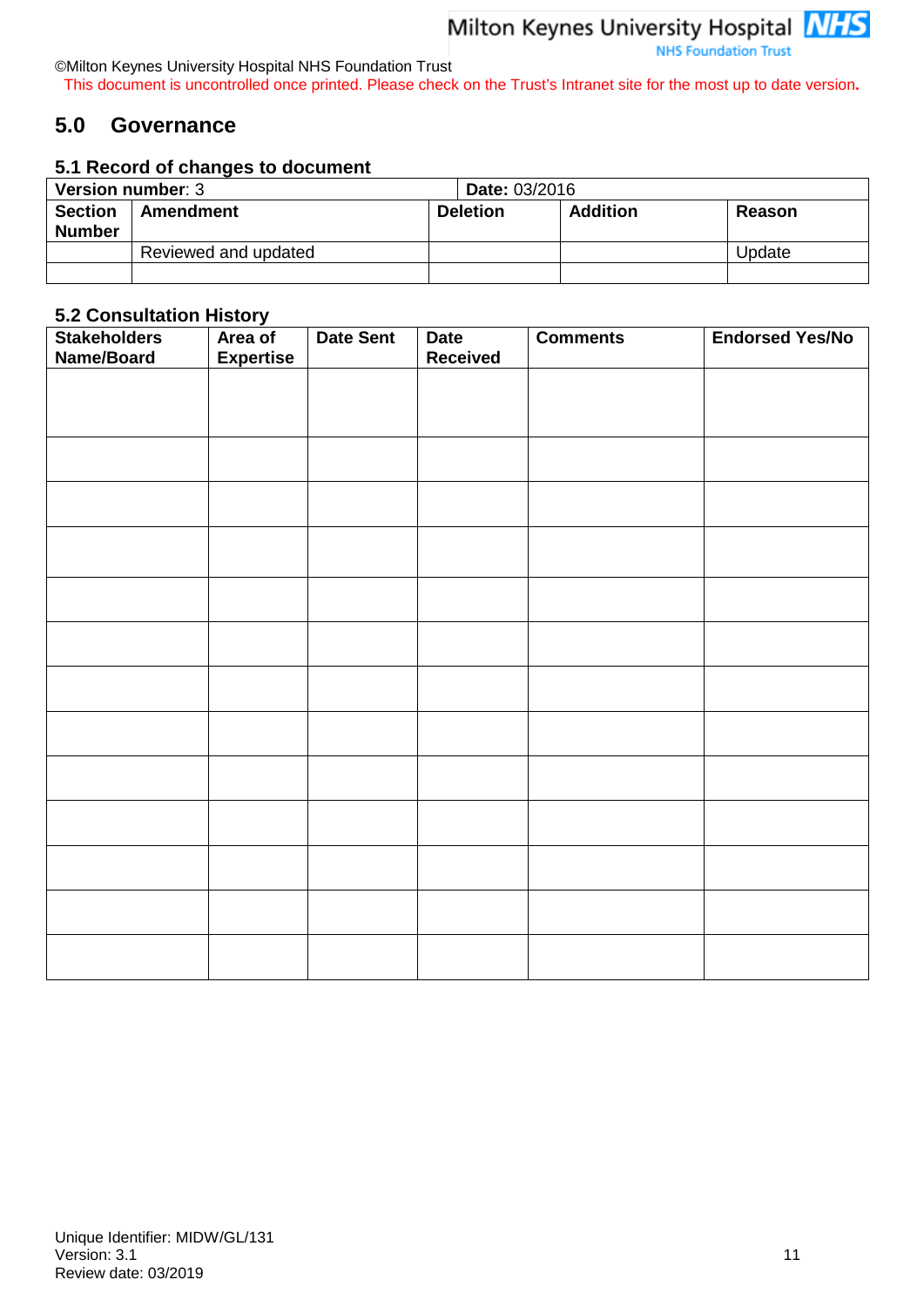©Milton Keynes University Hospital NHS Foundation Trust

This document is uncontrolled once printed. Please check on the Trust's Intranet site for the most up to date version**.**

#### **5.3 Audit and monitoring**

This Guideline outlines the process for document development will be monitored on an ongoing basis. The centralisation of the process for development of documents will enable the Trust to audit more effectively. The centralisation in recording documents onto a Quality Management database will ensure the process is robust.

| <b>Audit/Monitoring</b><br><b>Criteria</b>                                                                                                                                                                                      | Tool                    | <b>Audit Lead</b>                    | <b>Frequency</b><br>of Audit | <b>Responsible</b><br><b>Committee/Board</b> |
|---------------------------------------------------------------------------------------------------------------------------------------------------------------------------------------------------------------------------------|-------------------------|--------------------------------------|------------------------------|----------------------------------------------|
| a) Percentage of women<br>presenting to service with ≥30<br>Audit of outcome for<br>b)<br>women with BMI≥40<br>c) Post birth complications in<br>women with BMI $\geq 40$<br>Equipment<br>matches<br>d)<br>specifications above | Audit and<br>statistics | <b>Obstetricians</b><br>and Midwives | Annually                     | <b>Maternity CIG</b>                         |
|                                                                                                                                                                                                                                 |                         |                                      |                              |                                              |
|                                                                                                                                                                                                                                 |                         |                                      |                              |                                              |

#### **5.4 Equality Impact Assessment**

This document has been assessed using the Trust's Equality Impact Assessment Screening Tool. No detailed action plan is required. Any ad-hoc incident which highlights a potential problem will be addressed by the monitoring committee.

| <b>Impact</b>                                                                                                                                                                           | Age          | Disability   | (gender)<br>Sex | Reassignment<br>Gender | Race | ৯<br>Religion<br>Belief | orientation<br>Sexual | Marital Status | య<br>Pregnancy<br>Maternity |
|-----------------------------------------------------------------------------------------------------------------------------------------------------------------------------------------|--------------|--------------|-----------------|------------------------|------|-------------------------|-----------------------|----------------|-----------------------------|
| Do different groups have different needs,<br>experiences, issues and priorities in<br>relation to the proposed policy?                                                                  | $\mathsf{N}$ | $\mathsf{N}$ | $\mathsf{N}$    | $\mathsf{N}$           | N    | $\mathsf{N}$            | $\mathsf{N}$          | N              | N                           |
| Is there potential for or evidence that the<br>proposed policy will not promote equality<br>of opportunity for all and promote good<br>relations between different groups?              | N            | $\mathsf{N}$ | N               | N                      | N    | $\mathsf{N}$            | N                     | N              | N                           |
| Is there potential for or evidence that the<br>proposed policy will affect different<br>population groups differently (including<br>possibly discriminating against certain<br>groups)? | $\mathsf{N}$ | N            | N               | $\mathsf{N}$           | N    | $\mathsf{N}$            | N                     | N              | N                           |
| Is there public concern (including media,<br>academic, voluntary or sector specific<br>interest) in potential discrimination against<br>a particular population group or groups?        | N            | N            | N               | N                      | N    | $\mathsf{N}$            | N                     | N              | N                           |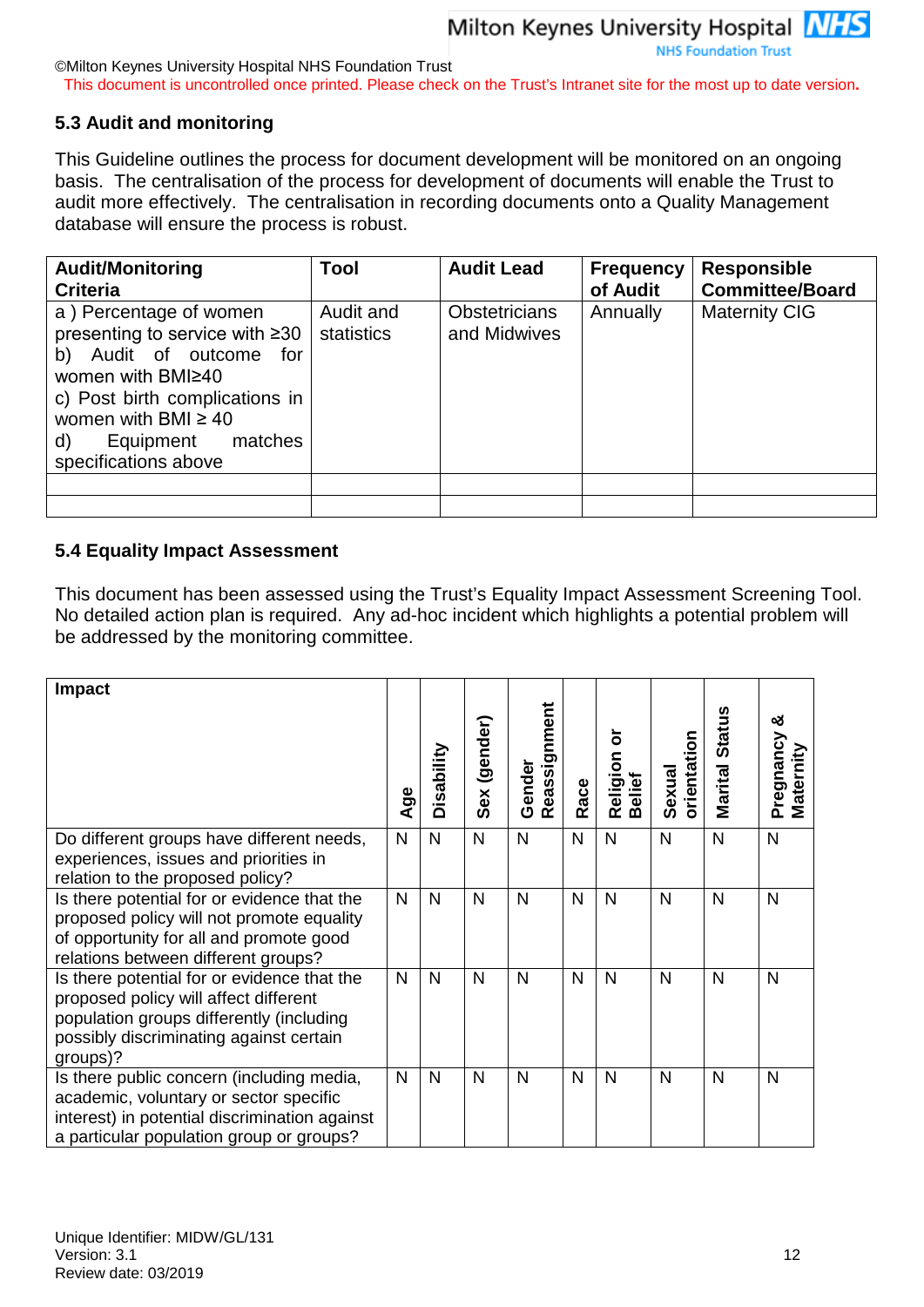Milton Keynes University Hospital **NHS NHS Foundation Trust** 

©Milton Keynes University Hospital NHS Foundation Trust

This document is uncontrolled once printed. Please check on the Trust's Intranet site for the most up to date version**.**

# <span id="page-12-0"></span>**Appendix 1: Raised BMI Care Pathway**

**BMI at booking** 

| Surname:               |  |
|------------------------|--|
| Forename:              |  |
| DOB:                   |  |
| Hospital No:           |  |
| Or affix Patient Label |  |

|                                                                          | Pregnancy and labour care pathway for women with BMI ≥30 or above |                                                      |                  |
|--------------------------------------------------------------------------|-------------------------------------------------------------------|------------------------------------------------------|------------------|
| <b>Action required</b>                                                   | <b>Notes</b>                                                      | <b>Date completed</b>                                | <b>Signature</b> |
| Advised to take increased dose of                                        | Folic Acid available                                              |                                                      |                  |
| folic $acid - 5mg - in first trimester$                                  | from GP's/ pharmacy                                               |                                                      |                  |
| Advised to take 10mcg vitamin D                                          | Vitamin D available<br>from GP's/ pharmacy                        |                                                      |                  |
| throughout pregnant and whilst                                           |                                                                   |                                                      |                  |
| breastfeeding                                                            |                                                                   |                                                      |                  |
| Screening for gestational diabetes                                       |                                                                   |                                                      |                  |
| between 24-28 weeks gestation                                            | For additional team                                               |                                                      |                  |
| Increased risk of pre-eclampsia. See                                     | midwifery follow up.                                              |                                                      |                  |
| every 3 weeks at 24-32 weeks, every<br>2 weeks from 32 weeks -Delivery   | Do not send to DAU                                                |                                                      |                  |
|                                                                          | unless indicated<br>Mothers may want a                            |                                                      |                  |
| Place of birth discussed in antenatal<br>period and recorded in notes by | home birth or to use                                              | Home                                                 |                  |
| 36/40 (Home, Delivery Suite) and                                         | pool. Need to                                                     |                                                      |                  |
| discussion of associated risk                                            | consider this in<br>discussion. See                               |                                                      |                  |
|                                                                          | points over page                                                  |                                                      |                  |
|                                                                          |                                                                   | <b>Delivery Suite</b>                                |                  |
| Overall obstetric management plan<br>for intrapartum and postnatal care  |                                                                   |                                                      |                  |
| documented in notes                                                      |                                                                   |                                                      |                  |
|                                                                          | Discuss increased                                                 |                                                      |                  |
| Active management of 3 <sup>rd</sup> stage<br>discussed                  | risk of bleeding                                                  |                                                      |                  |
|                                                                          |                                                                   | Additional pregnancy care for all women with BMI ≥35 |                  |
| Referral for consultant led care,                                        | As per guideline                                                  |                                                      |                  |
| shared with maternity team.                                              |                                                                   |                                                      |                  |
| Additional fetal ultrasound for growth                                   | As per guideline                                                  |                                                      |                  |
| and liquor volume at 36 weeks                                            |                                                                   |                                                      |                  |
| gestation.                                                               |                                                                   |                                                      |                  |
| Assessment for specialist equipment                                      | See manual                                                        |                                                      |                  |
| requirement after 36 weeks.                                              | handling guideline                                                |                                                      |                  |
|                                                                          |                                                                   | Additional pregnancy care for all women with BMI ≥40 |                  |
| Consultation in joint                                                    | Ensure appointment<br>made to see                                 |                                                      |                  |
| Obstetric/anaesthetic clinic after 32                                    | Anaesthetist                                                      |                                                      |                  |
| weeks.                                                                   | Look at PUP                                                       |                                                      |                  |
| Consider tissue viability and manual<br>handling requirements from 36    | guideline.                                                        |                                                      |                  |
| weeks gestation.                                                         |                                                                   |                                                      |                  |
| See Trust Guideline                                                      |                                                                   |                                                      |                  |

# **Information mothers need to know**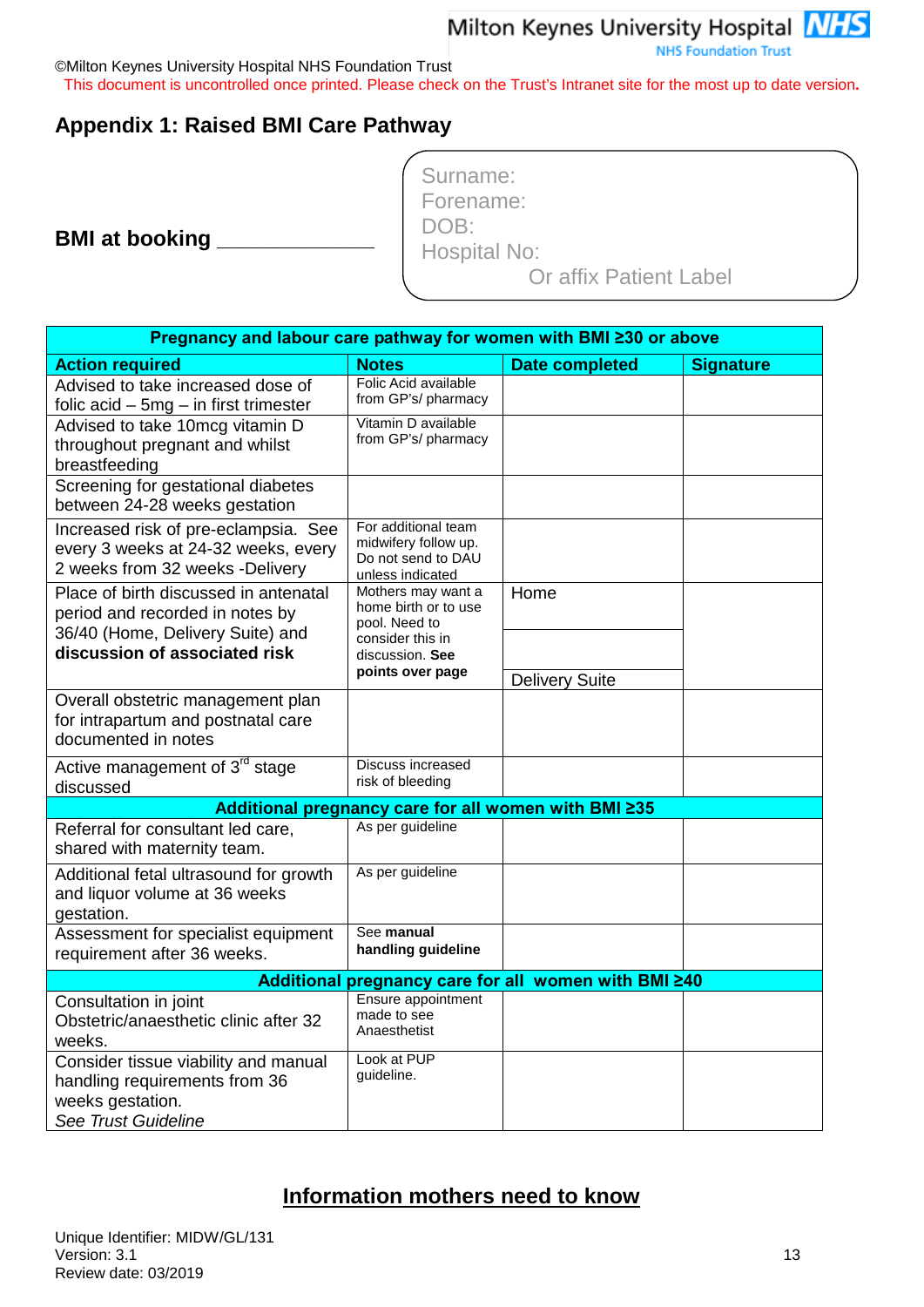**NHS Foundation Trust** 

©Milton Keynes University Hospital NHS Foundation Trust This document is uncontrolled once printed. Please check on the Trust's Intranet site for the most up to date version**.**

Most pregnancies in women with raised BMI will result in a healthy baby. However, adverse pregnancy outcomes also rise with BMI.

Women are at a higher risk of:

- 1. Increased risk of Gestational diabetes
- 2. Hypertension
- 3. Thromboembolism
- 4. preterm labour
- 5. Increased risk of induced labour
- 6. Increased risk of instrumental delivery
- 7. Increased risk of operative delivery
- 8. Increased risk of maternal death

For further information please refer to the NICE guidance for 'Dietary interventions and physical activity interventions for weight management before during, and after pregnancy'

# <http://www.nice.org.uk/guidance/PH27>

# **Other considerations**

- 1. BMI > 30 poses greatest risk to mother and baby.
- 2. Advice needs to be given regarding healthy diet and being physically active
- 3. Making changes during pregnancy will make it easier to move towards a healthy weight after giving birth
- 4. Manual handling considerations apply to mothers with any reduced mobility, but should also be considered for labour
- 5. Tissue viability see Trust guideline. ( is there one?)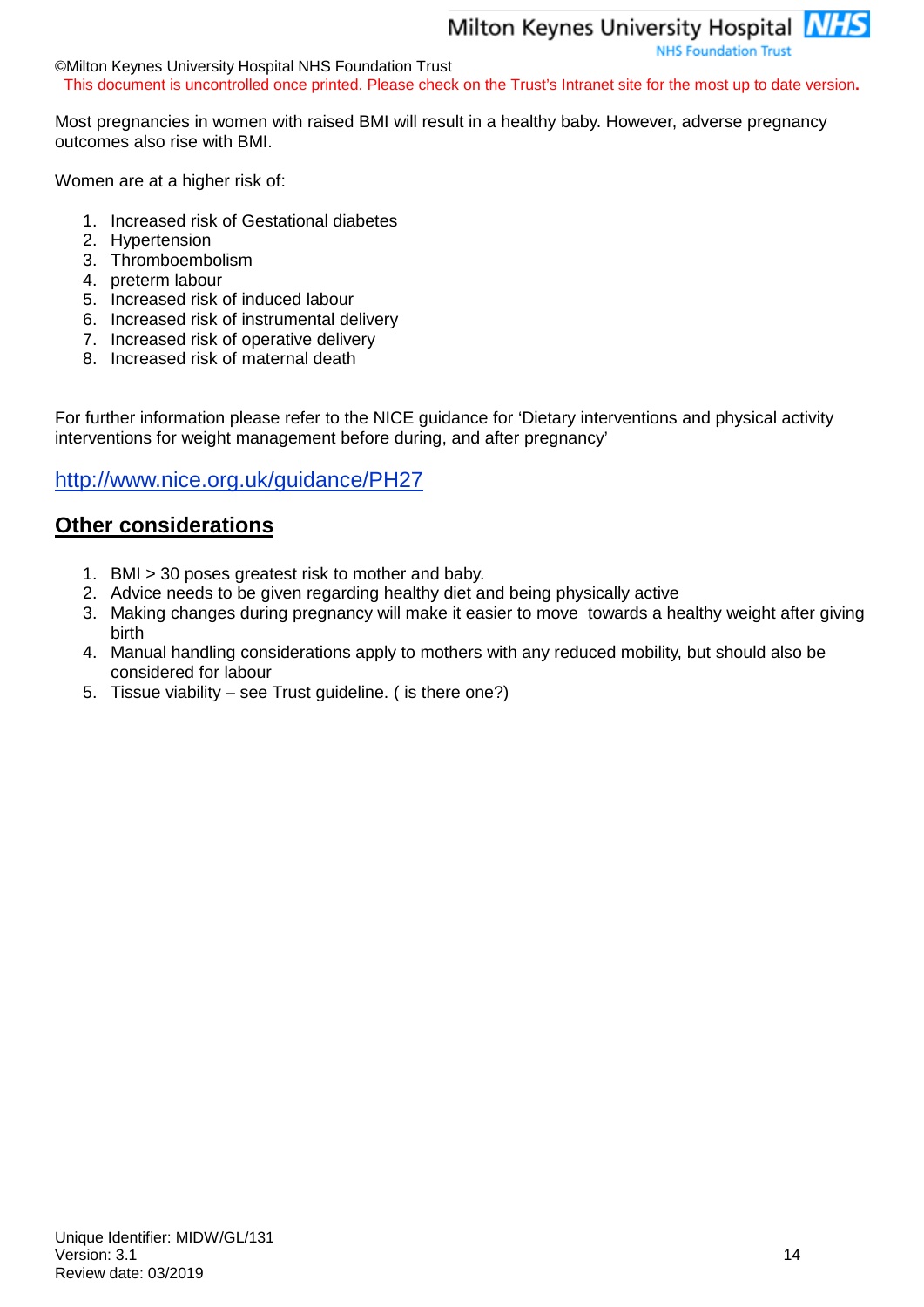©Milton Keynes University Hospital NHS Foundation Trust

This document is uncontrolled once printed. Please check on the Trust's Intranet site for the most up to date version**.**

# <span id="page-14-0"></span>**Appendix 2: Patients with morbid obesity - practical aspects**

#### **Equipment**

- Table: Maternity theatre 1 table X 350KG: Table 2 x450kg.
	- Lithotomy poles: The current Lithotomy poles are sufficient to support
- Women with raised BMI.
- Slide sheets: 115cms wide kept in all clinical areas.
- Wide BP cuffs: All clinical areas.
- Arterial line: Consider for most patients the need to use the forearm.
- Epidural / spinal: Consider using two foot stool without wheels as foot
	- rests whilst patient undergoes siting of regional block.
- Nasal cannulae: For overnight oxygenation.
- Electric bed: Post operative management.

- **Anaesthetic kit** 80mm, 110mm and 150mm 18g or 16g.
	- CSE kits: (Pjunck) 90mm Tuohy kits 18g or 16g, or use

110mm Tuohy with Vygon 25g x 145mm whitacre (pencil point) spinal needle.

#### **Pre Delivery**

- Early anaesthetic review
- Check airway and intubation parameters.
- Check supine Sp02 > 96% on room air.

### **Delivery**

- Get extra experienced hands.
- Consultant Obstetric Anaesthetist and Consultant Obstetrician to be informed of admission and impending delivery.
- Make a strong attempt to avoid a general anaesthetic.
- Regional anaesthesia using standard doses. The epidural space is full of fat so there can be more rather than less spread of a conventional dose.
- Antacid prophylaxis use rigorously.
- Pre-oxygenate in head up position.
- Use the ramp position for intubation i.e. External auditory meatus and the sternal notch horizontal, use a pillow or blankets under the upper chest to achieve this position.
- Polio blade is useful to overcome large breasts.
- Awake intubation may be needed.
- Panniculus will need to be retracted, aim for a vertical pull using sponge forceps and bandages over the top of a weighted drip stand and attach to a firm object.

#### **Post Delivery**

Thromboprophylaxis - use the larger doses of low weight molecular heparin, consider discussion with haematologist/ Mat med Cons Miss Khan

- Electric bed.
- HDU may be required.
- CPAP may be needed if sats  $pre op$  reduced.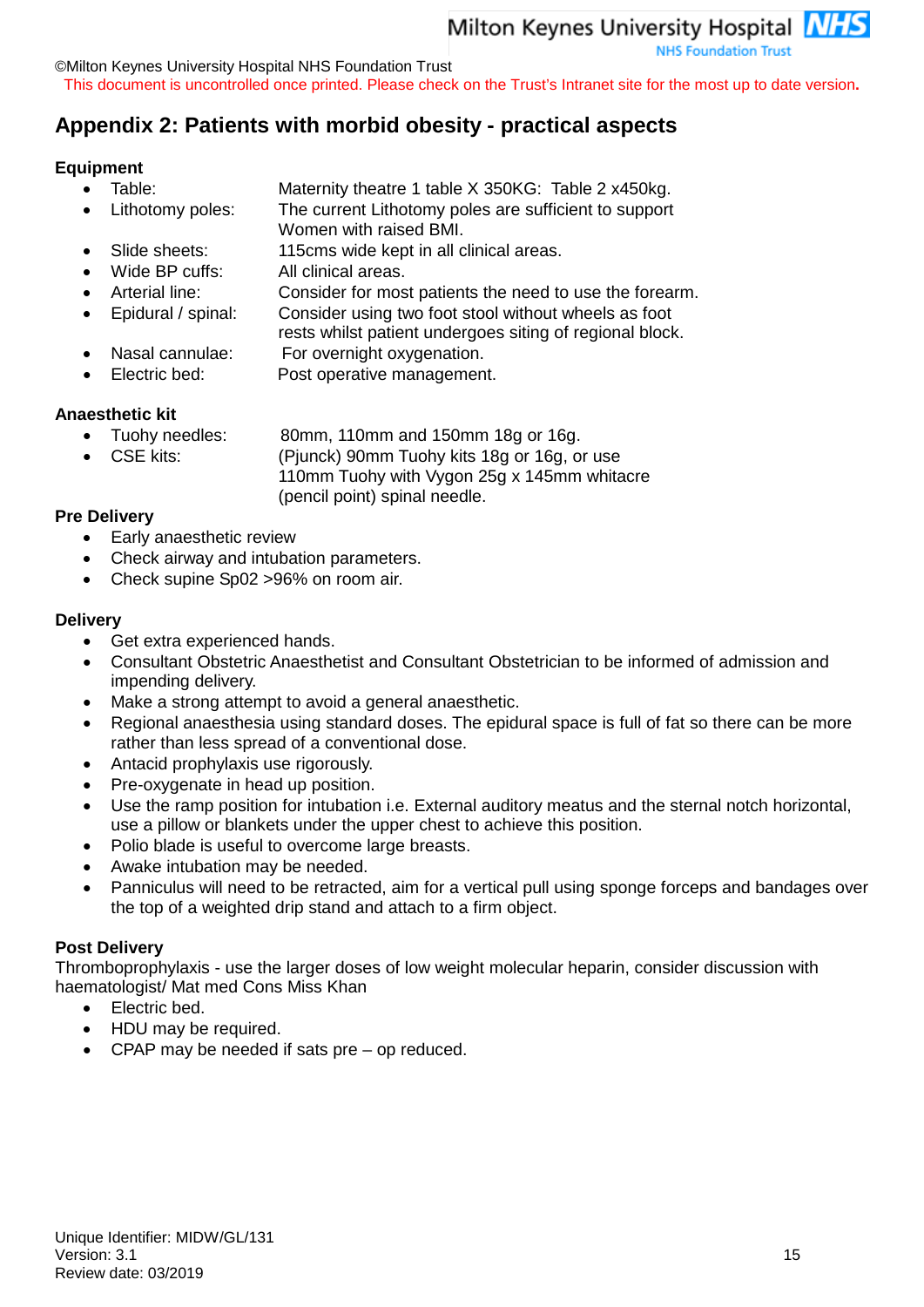**NHS Foundation Trust** 

©Milton Keynes University Hospital NHS Foundation Trust This document is uncontrolled once printed. Please check on the Trust's Intranet site for the most up to date version**.**

# <span id="page-15-0"></span>**Appendix 3: Anaesthetic Assessment for Obstetric Patients with BMI>40**

#### **Management plan**

High Risk Obstetric Anaesthetic Clinic,

| <b>Name</b>              |                                                  |                                                                 |                   |                                       |               |
|--------------------------|--------------------------------------------------|-----------------------------------------------------------------|-------------------|---------------------------------------|---------------|
| <b>DOB</b><br><b>BMI</b> | <b>Obstetric status</b><br><b>Co-Morbidities</b> | <u> 1980 - Johann Barn, mars an t-Amerikaansk kommunister (</u> |                   | Hosp. No<br><b>BP</b><br><b>EDD</b>   |               |
| <b>Allergies</b>         |                                                  |                                                                 |                   |                                       |               |
|                          | <b>Airway Assessment</b>                         |                                                                 |                   |                                       |               |
|                          | <b>Mal</b>                                       | $\mathbf{I}$                                                    | $\prod_{i=1}^{n}$ | $\begin{array}{c} \hline \end{array}$ | $\mathsf{IV}$ |
|                          | <b>Neck</b>                                      |                                                                 |                   | <b>TMD</b>                            |               |
|                          | <b>Jaw Protrusion</b>                            |                                                                 | $\overline{A}$    | B                                     | $\mathsf{C}$  |
| <b>Spine</b>             |                                                  |                                                                 |                   |                                       |               |
|                          | <b>Spaces felt</b>                               |                                                                 | yes               | no                                    |               |
|                          | <b>Anatomic abnormalities</b>                    |                                                                 |                   |                                       |               |
|                          |                                                  |                                                                 |                   |                                       |               |

\_\_\_\_\_\_\_\_\_\_\_\_\_\_\_\_\_\_\_\_\_\_\_\_\_\_\_\_\_\_\_\_\_\_\_\_\_\_\_\_\_\_\_\_\_\_\_\_\_\_\_\_\_\_\_\_\_\_\_\_\_\_\_\_\_\_\_

\_\_\_\_\_\_\_\_\_\_\_\_\_\_\_\_\_\_\_\_\_\_\_\_\_\_\_\_\_\_\_\_\_\_\_\_\_\_\_\_\_\_\_\_\_\_\_\_\_\_\_\_\_\_\_\_\_\_\_\_\_\_\_\_\_\_\_\_\_\_\_\_\_\_\_\_\_\_\_\_\_\_\_\_\_ \_\_\_\_\_\_\_\_\_\_\_\_\_\_\_\_\_\_\_\_\_\_\_\_\_\_\_\_\_\_\_\_\_\_\_\_\_\_\_\_\_\_\_\_\_\_\_\_\_\_\_\_\_\_\_\_\_\_\_\_\_\_\_\_\_\_\_\_\_\_\_\_\_\_\_\_\_\_\_\_\_\_\_\_\_

\_\_\_\_\_\_\_\_\_\_\_\_\_\_\_\_\_\_\_\_\_\_\_\_\_\_\_\_\_\_\_\_\_\_\_\_\_\_\_\_\_\_\_\_\_\_\_\_\_\_\_\_\_\_\_\_\_\_\_\_\_\_\_\_\_\_\_\_\_\_\_\_\_\_\_\_\_\_\_\_\_\_\_\_\_

#### **Problems with anaesthesia anticipated?**

\_\_\_\_\_\_\_\_\_\_\_\_\_\_\_\_\_\_\_\_\_\_\_\_\_\_\_\_\_\_\_\_\_\_\_\_\_\_\_\_\_\_\_\_\_\_\_\_\_

#### **Anaesthetic management plan** \_\_\_\_\_\_\_\_\_\_\_\_\_\_\_\_\_\_\_\_\_\_\_\_\_\_\_\_\_\_\_\_\_\_\_\_\_\_